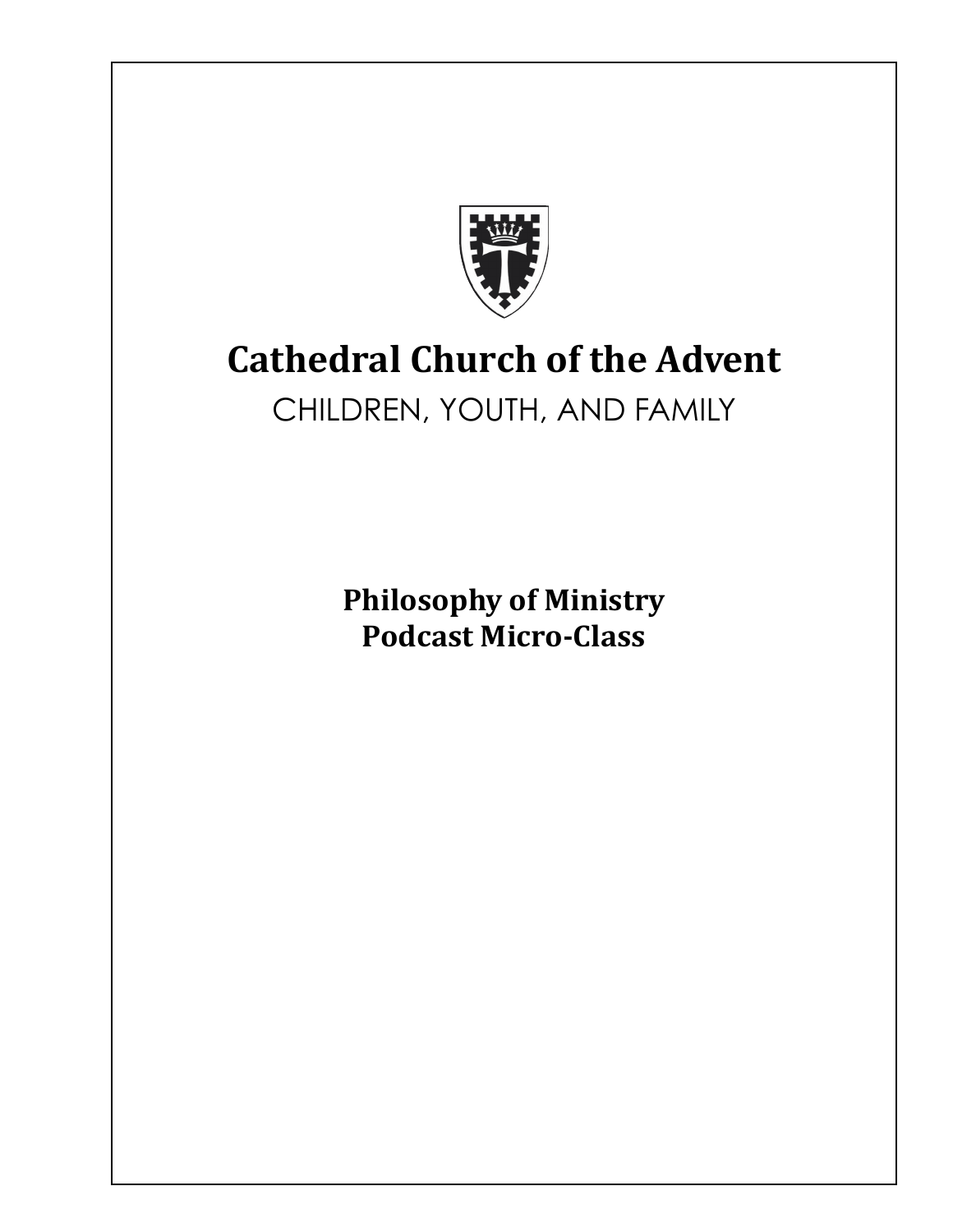## **Episode One: What is gospel centered ministry?**

## **What?**

- (1) What is the Advent's focus in children, youth, and family ministry?
- (2) What is a disciple?
- (3) What are the four verbs that Jesus uses in the great commission?
- (4) What do we need the foundation of our ministry to be?
- (5) How does this relate to our mission?

## **So What?**

- (1) Why is biblical teaching important vs. self-help instruction?
- (2) Why is relational ministry important?
- (3) Why does it benefit youth to experience fellowship with different generations?

#### **Now What?**

- (1) What does it look like to have a sustainable relationship with Jesus?
- (2) How can I grow in relational ministry?
- (3) How can we partner with the church in laying down a biblical foundation?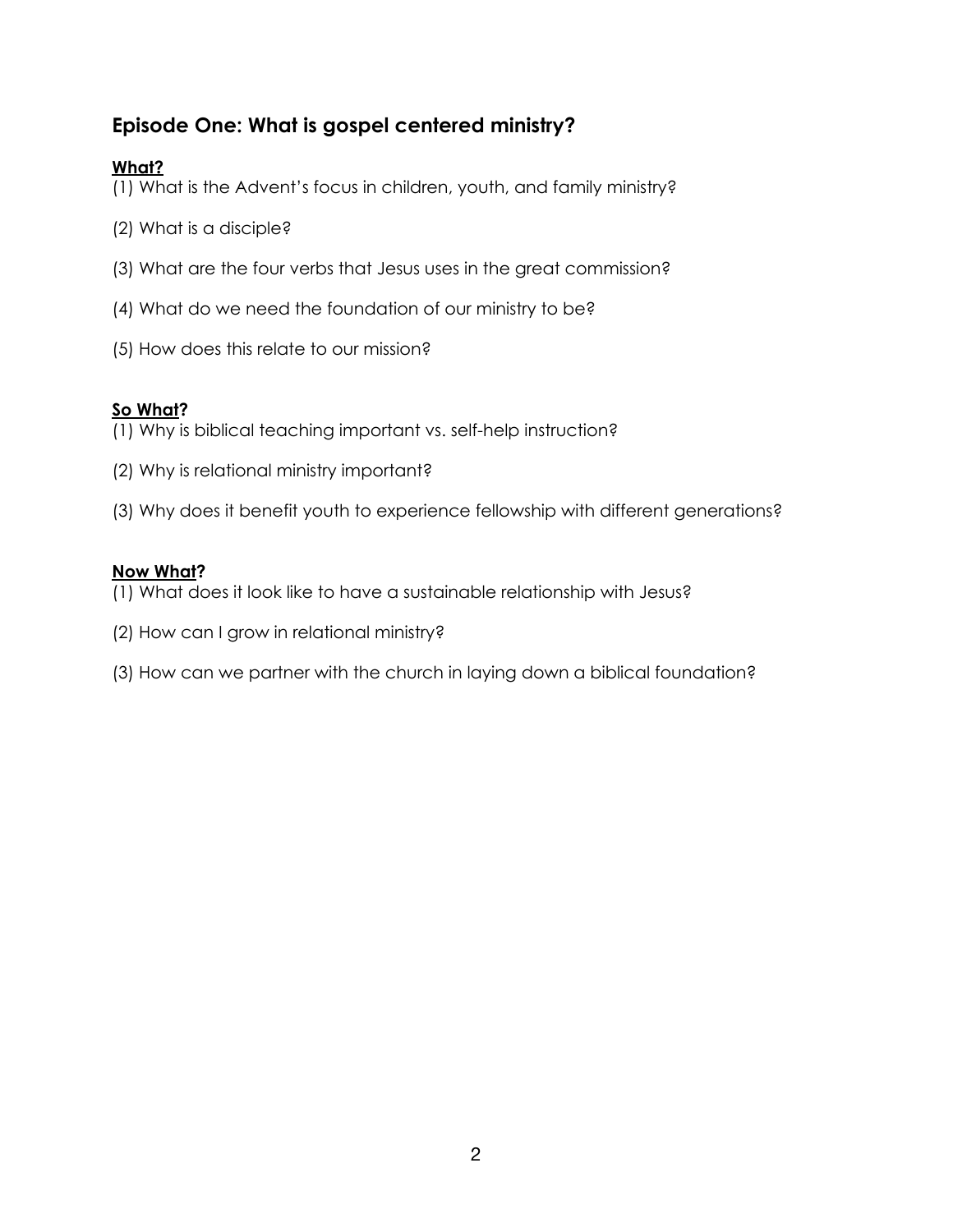## **Episode Two: Gospel Centrality**

#### **What?**

(1) What is the overarching message of Christianity?

(2) What do most kids falsely believe the gospel is according to the research presented?

(3) How should we offer the gospel when our kids "mess up"?

## **So What?**

(1) How do we keep the gospel in front of our kids early and often?

(2) What are ways that we can help kids clearly understand and articulate the gospel?

(3) What is the importance of the church ministry centering each message around the gospel?

## **Now What?**

(1) How does the gospel restore us?

(2) How does the gospel shape our relationship to Christ? How does the gospel shape our relationship with others?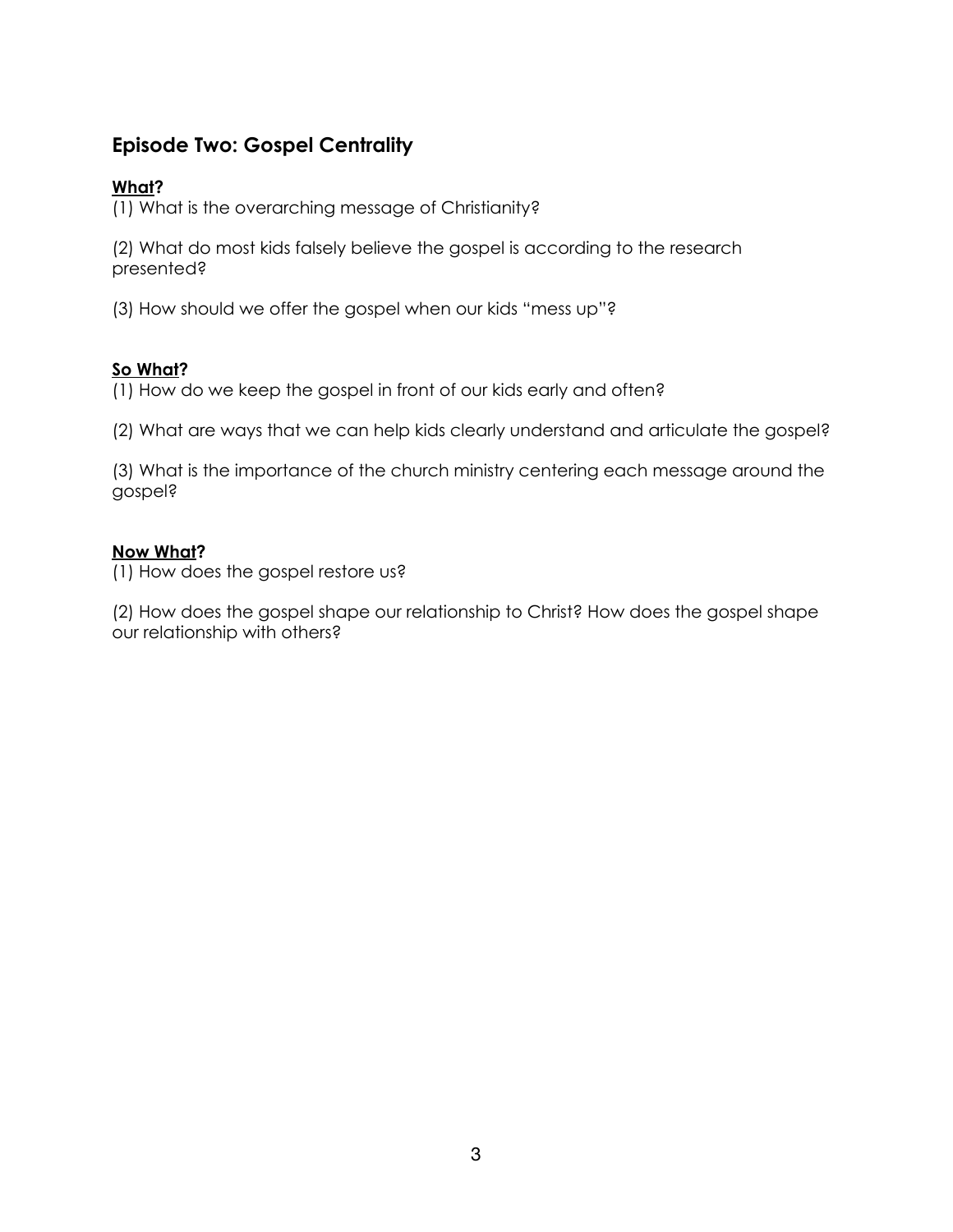## **Episode Three: Theological Depth through Biblical Teaching**

## **What?**

(1) What is our mission?

(2) What is Moralistic Therapeutic Deism?

(3) What do kids believe about God, according to the National Study on Youth and Religion?

(4) What does it mean to be biblically literate?

#### **So What?**

(1) How does our understanding of God affect how we live our daily lives?

- (2) What are some practical ways we can help our kids become biblically literate?
- (3) What are some ways to incorporate Bible teaching in the home?

#### **Now What?**

(1) Why is it important to teach through the Bible?

(2) How is a deep theological understanding beneficial to children as they grow older?

(3) How do we gain a deeper understanding of the character of God through biblical texts?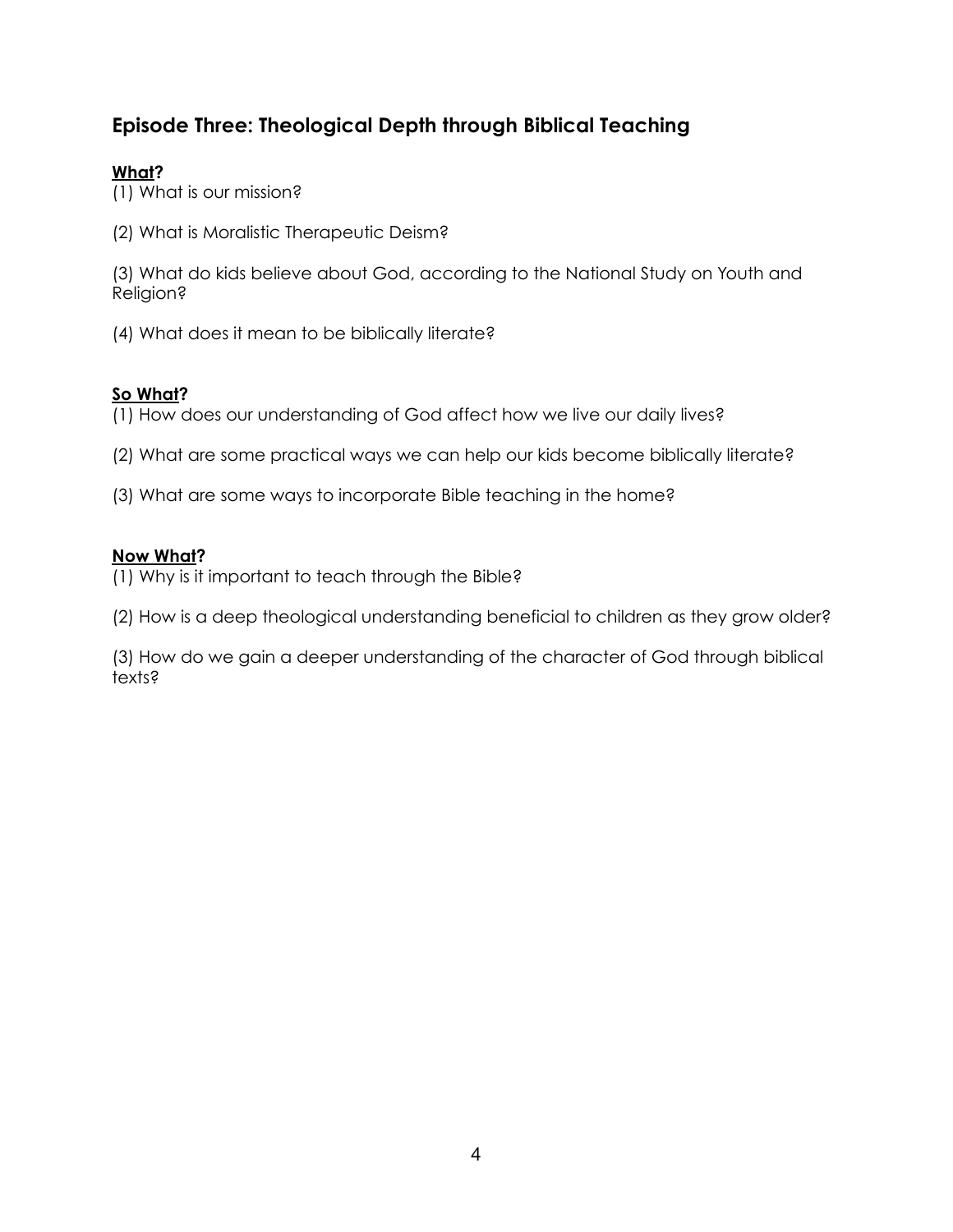## **Episode Four: Relational Discipleship**

## **What**?

(1) What is our focus?

- (2) What is the Great Commission?
- (3) Who has taken the first step in our relationship with God?

## **So What?**

- (1) Why do we pursue relationships?
- (2) Why is the work of the Holy Spirit necessary?
- (3) How do we pursue meaningful relationships with our kids?

## **Now What?**

- (1) What does the Great Commission tell us about relational ministry?
- (2) How does Jesus show us what relational ministry looks like?
- (3) How do we incorporate discipleship into our daily lives and activities?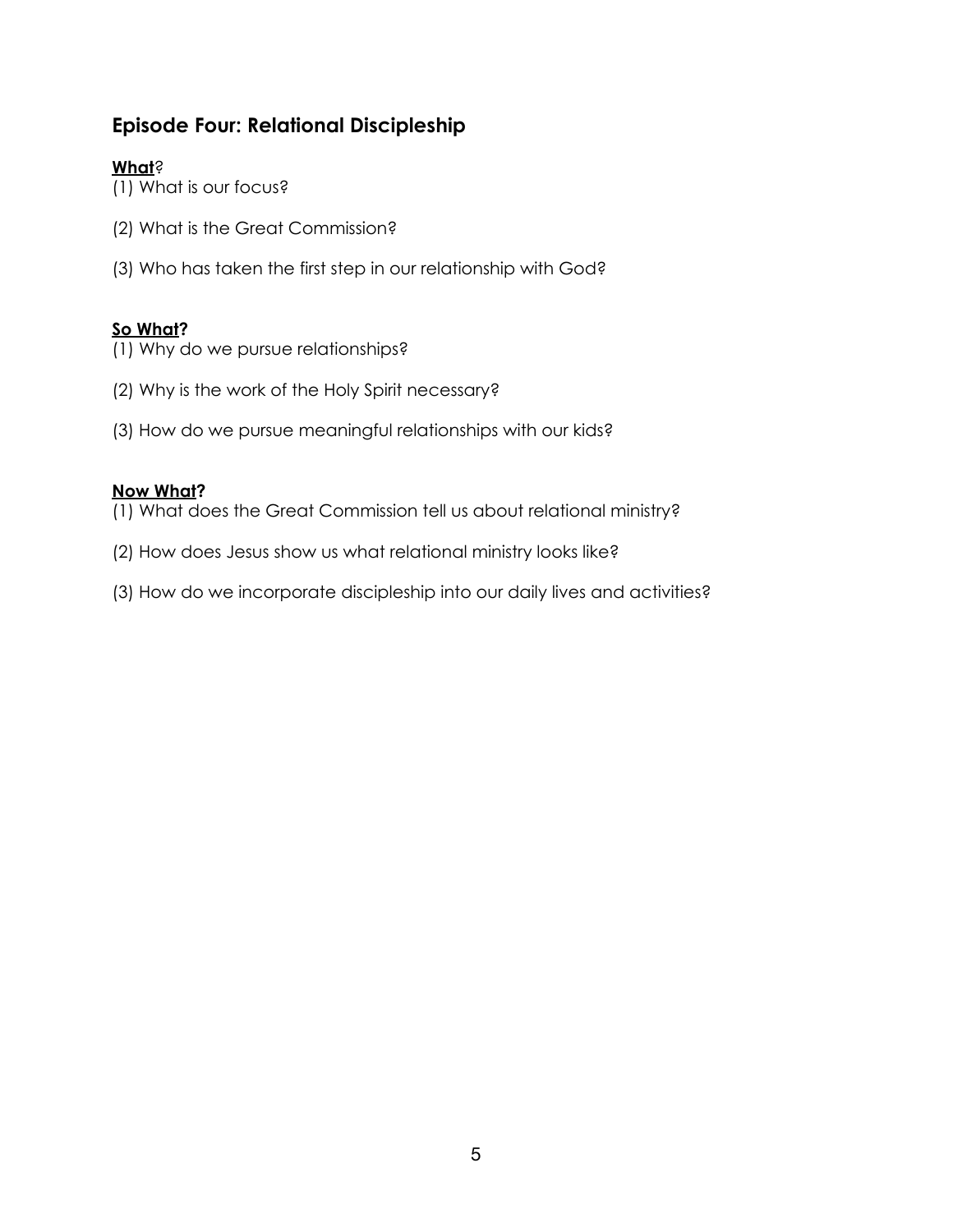## **Episode Five: Partnership with Parents**

## **What?**

(1) What did the church fail to do for and communicate to parents in the previous generation?

- (2) Who has the greatest influence on kids?
- (3) What does the Bible say about the role of the family in spiritual formation?

#### **So What?**

(1) How do parents spiritually influence their children?

(2) How do we surrender our family to God?

#### **Now What?**

(1) Whose job is it to save our kids? How do we personally fall into the trap of trying to take that role on for Jesus?

(2) How can you as a parent partner with the church?